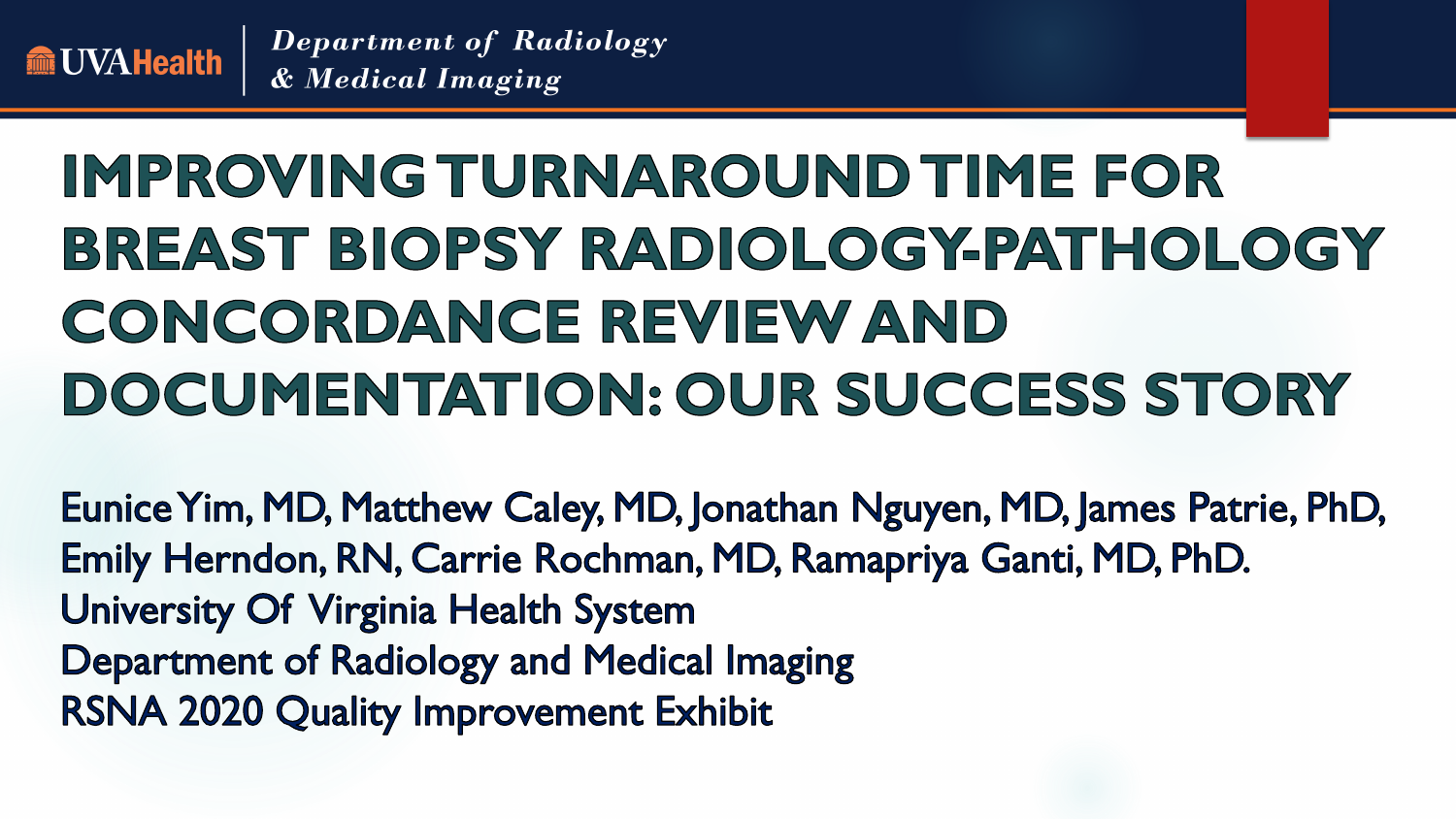

#### BACKGROUND AND OBJECT **BACKGROUND AND OBJECTIVE**

- Radiology-pathology concordance review after biopsy, communicating results to the patient, and documenting the results and recommendations in the electronic medical record (EMR) are critical components of breast imaging patient care.
- To decrease turn around time (TAT) between pathology report being finalized in EMR and radiologist's addendum being completed in EMR after communicating results to patient.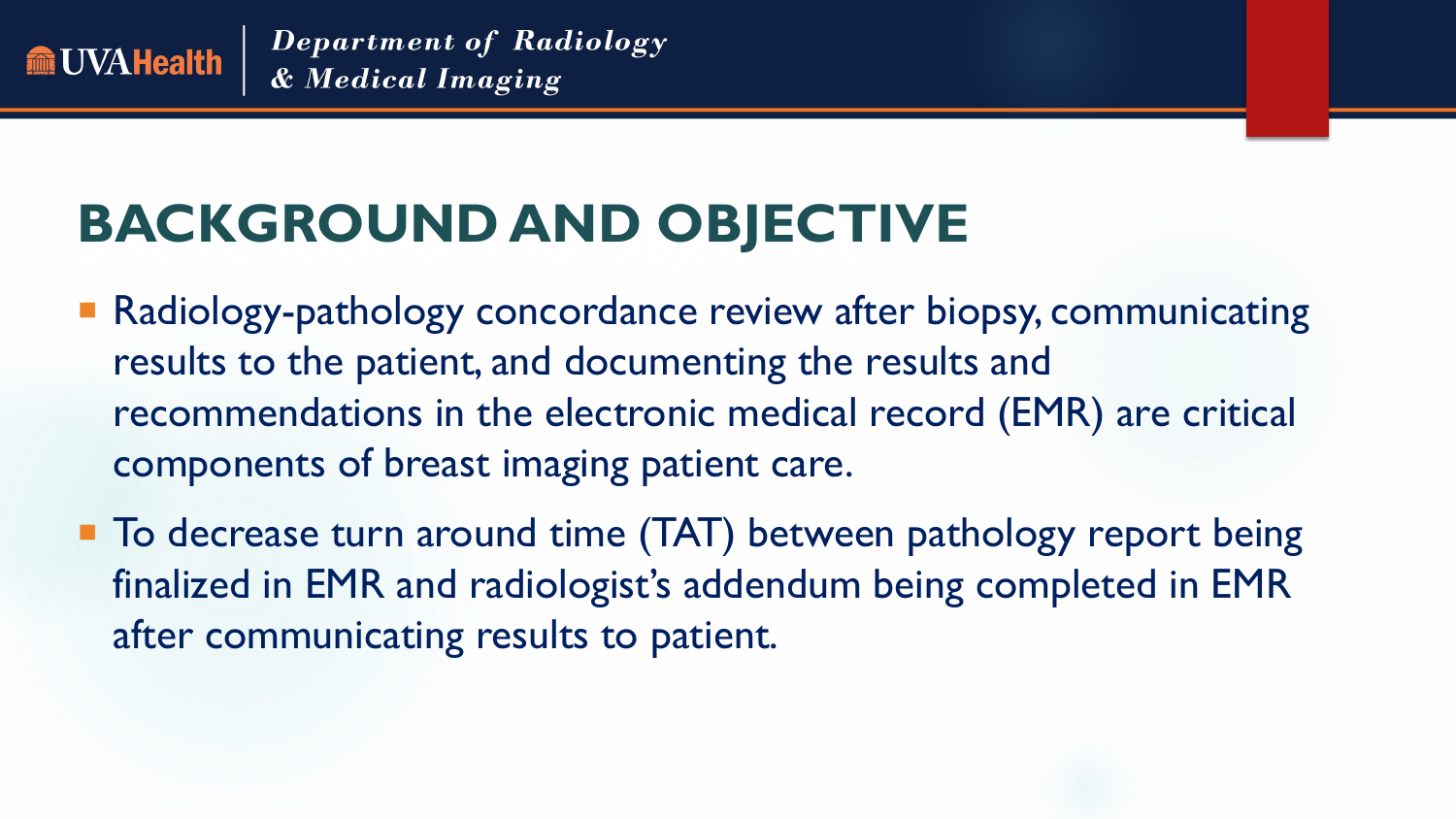

## **CURRENT WORKFLOW**

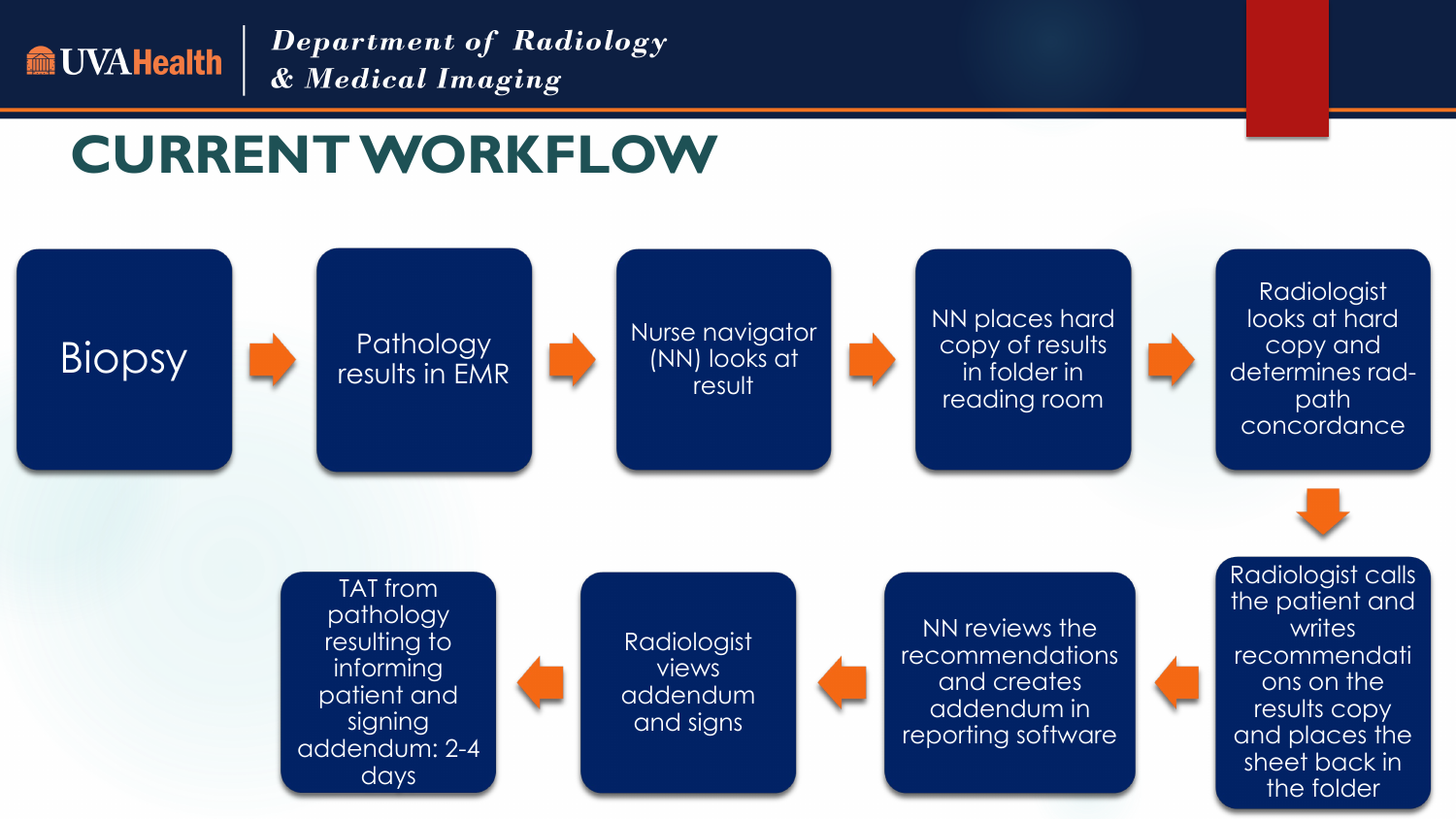

**CURRENT WORKFLOW**



**ACT STUDY TAT with the current workflow was between 2 and 4 days. Hence, a Plan, Do Study, Act (PDSA) cycle was implemented to decrease the TAT.**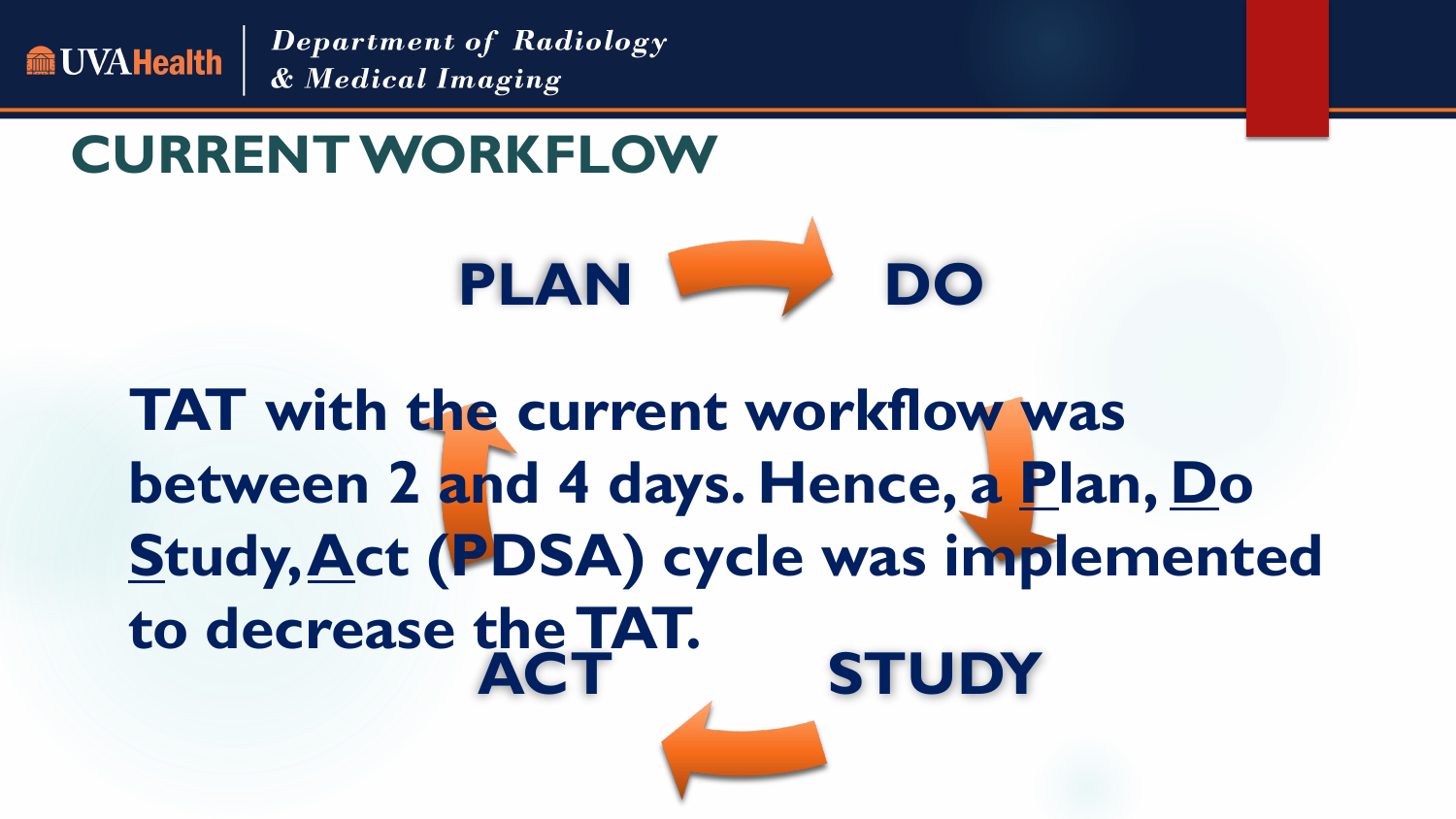

#### **PDSA: PLAN - PROPOSED WORKFLOW**

- **Topic- improve turn-around time (TAT) from** pathology report to result communication to patient.
- **Root cause analysis** identified the major cause of delay to be **the lack of instant electronic notification** for the radiologists once a pathology report became available.
- Activating an **automatic notification in the EMR "in-basket"** of the radiologists involved in the procedure once the pathology report was finalized.
- **Measurement: TAT (time between finalized)** pathology report and radiology addendum).
- **Desired measurement target and goal: <24** hours.
- **Predicted measurement result: 24-48 hours.**

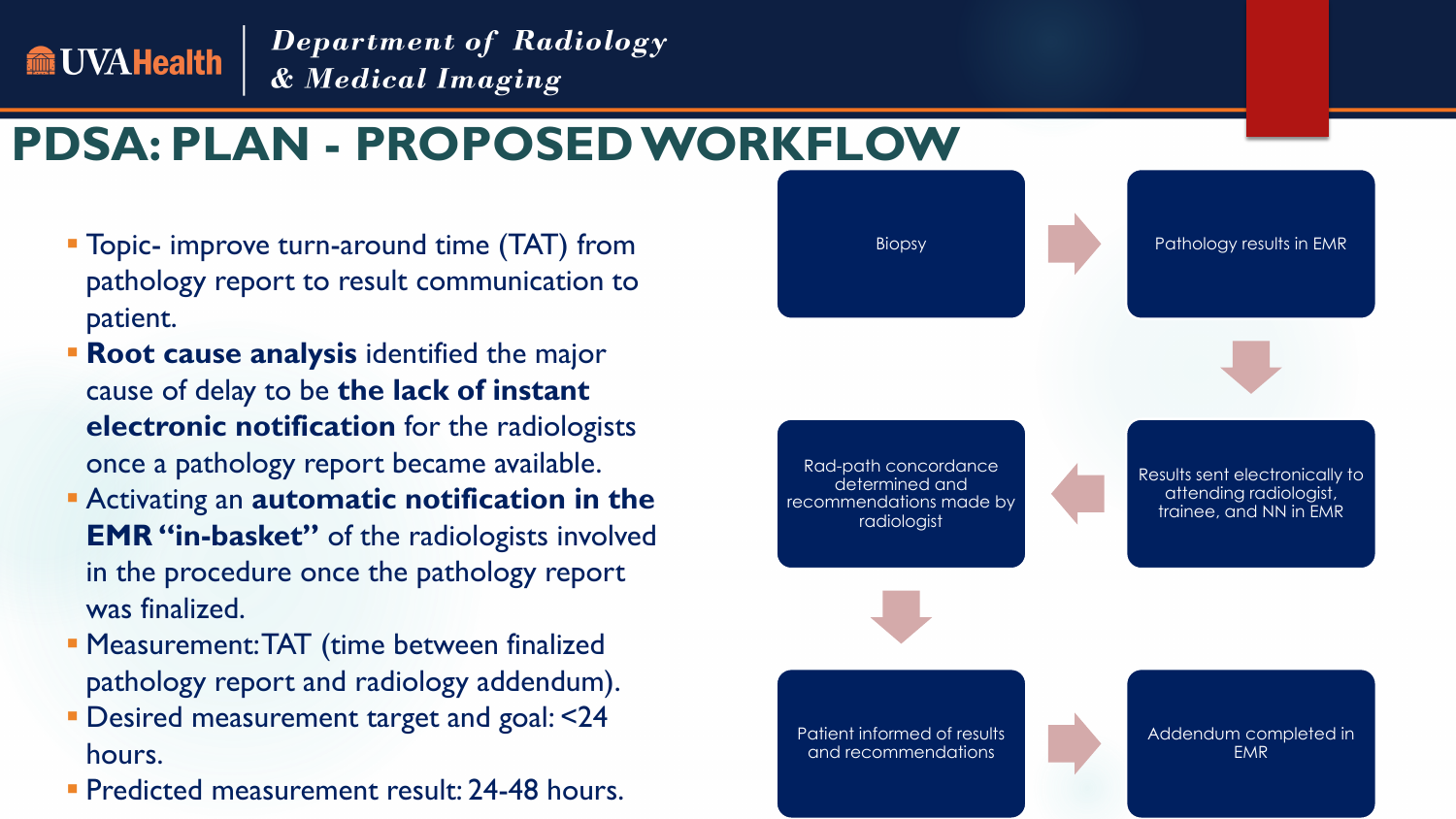

## **PDSA: DO - Methods/Data Collection**

**The median time (with 95% CI) between finalized pathology report and radiology addendum being** completed in EMR was calculated for the pre-intervention and post-intervention groups. A logarithmic rank test was performed to test the  $n\mu$ , hypothesis that the median time between finalized pathology report and radiology addendum is the same for the pre-intervention and post-intervention w**y** မျှပို **Pre-Intervention<sup>o</sup>/ Pressure Post-intervention** betweem b2/20 b9 tands 1/21/2019 and 1/3/2020 and 1/31/2020. 28  $\frac{31}{20}$  1/2/19-1/31/19  $\frac{1}{24}$  1/4  $\frac{1}{31/30}$  1/3/20-1/31/20 care center all 5 attending undielogists between  $1/2/2019$  Three of the five attendings I/31/2019 | care center in January 2019 | selected to participate in this **-28 patients who had undergone breast biopsy at the UVA breast** in January 2020 Time of **finalized pathology report** and **radiology report addendum** were collected from the EMR for breast biopsies done Number of data points collected: **80** patients who had undergone breast biopsy at the UVA breast care center by three selected attending radiologists between 9/3720-1731F/20" Median time interval between release of finalized pathology report and completion of radiology addendum in EMR was measured for the two groups.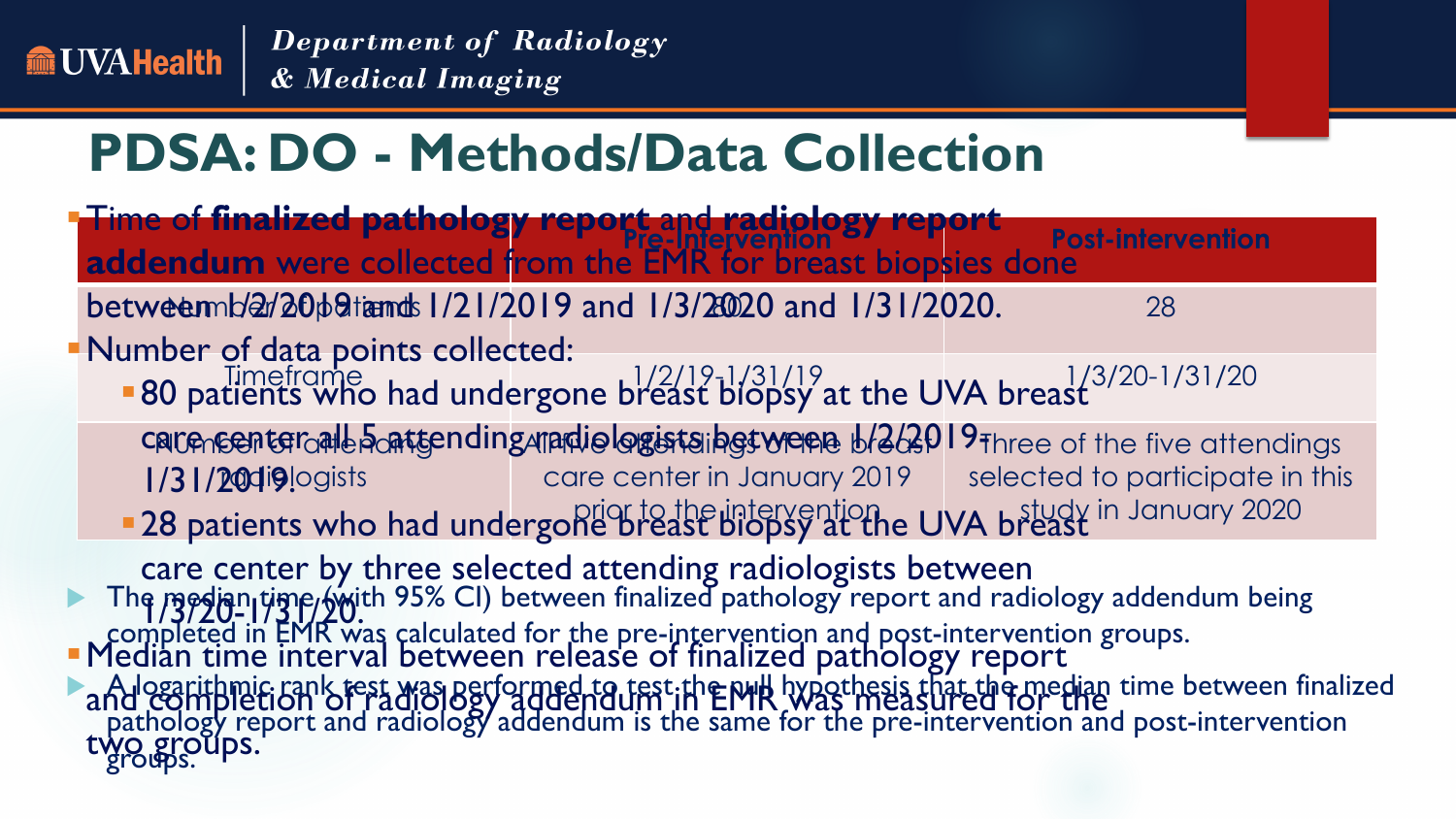

## **PDSA: STUDY - RESULTS**

**The post-intervention median TAT** was significantly less than the predicted result of 24-48 hours. **The post-intervention median TAT** was less than the desired target goal of <24 hours. **The baseline results met our** target goal.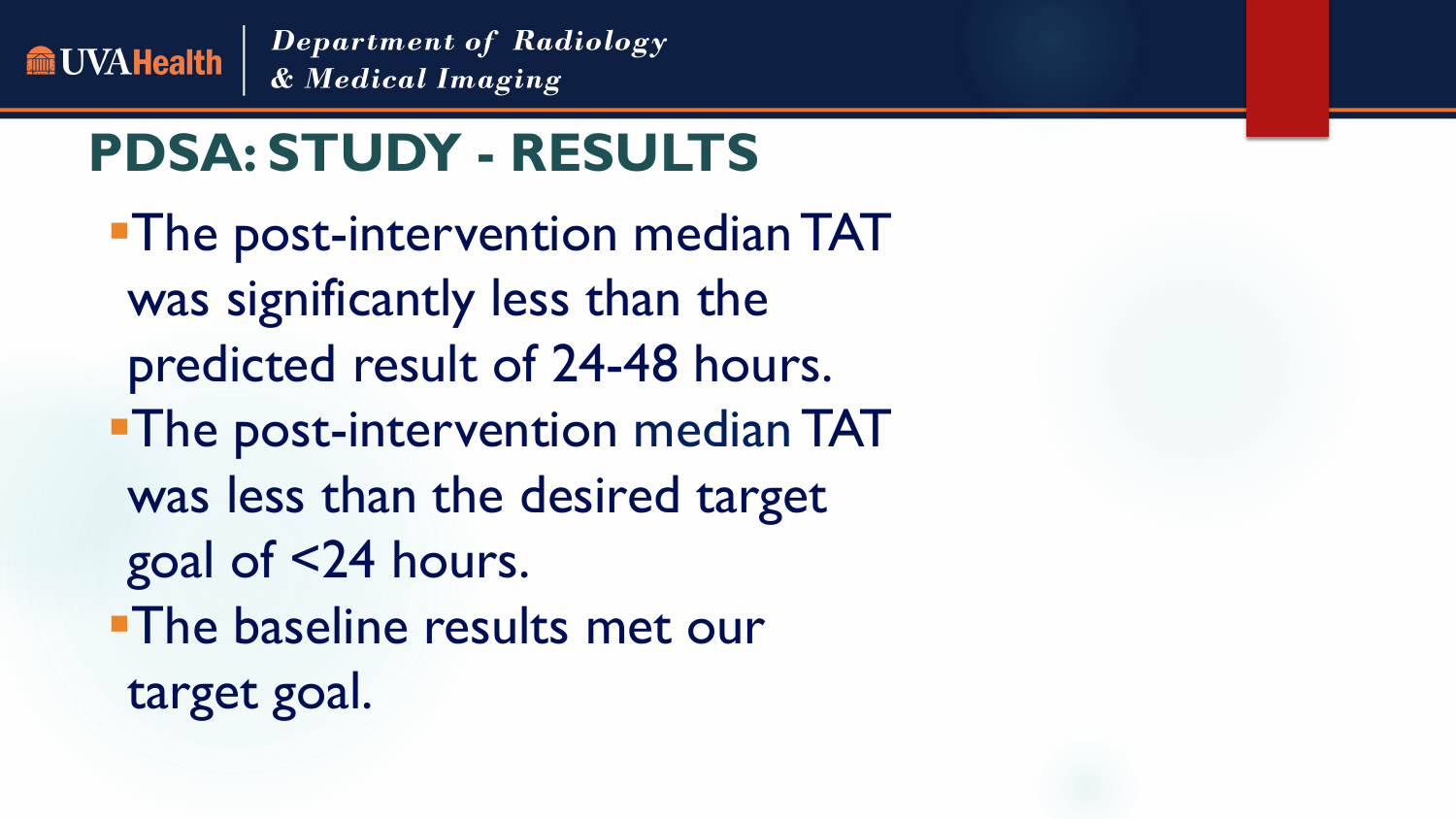

#### **PDSA: STUDY - RESULTS**



Cumulative empirical distributions for the Post-intervention median: 21.6 hours (95% confidence interval 17.6-26.0 hours) **pre-intervention** and **post-intervention** groups with respect to the percentage of cases in which the time between finalized pathology result and radiology addendum is greater than the time in hours on the x-axis. P denotes the p-value of the log-rank test for testing the null hypothesis that the cumulative distribution function is the same for both groups.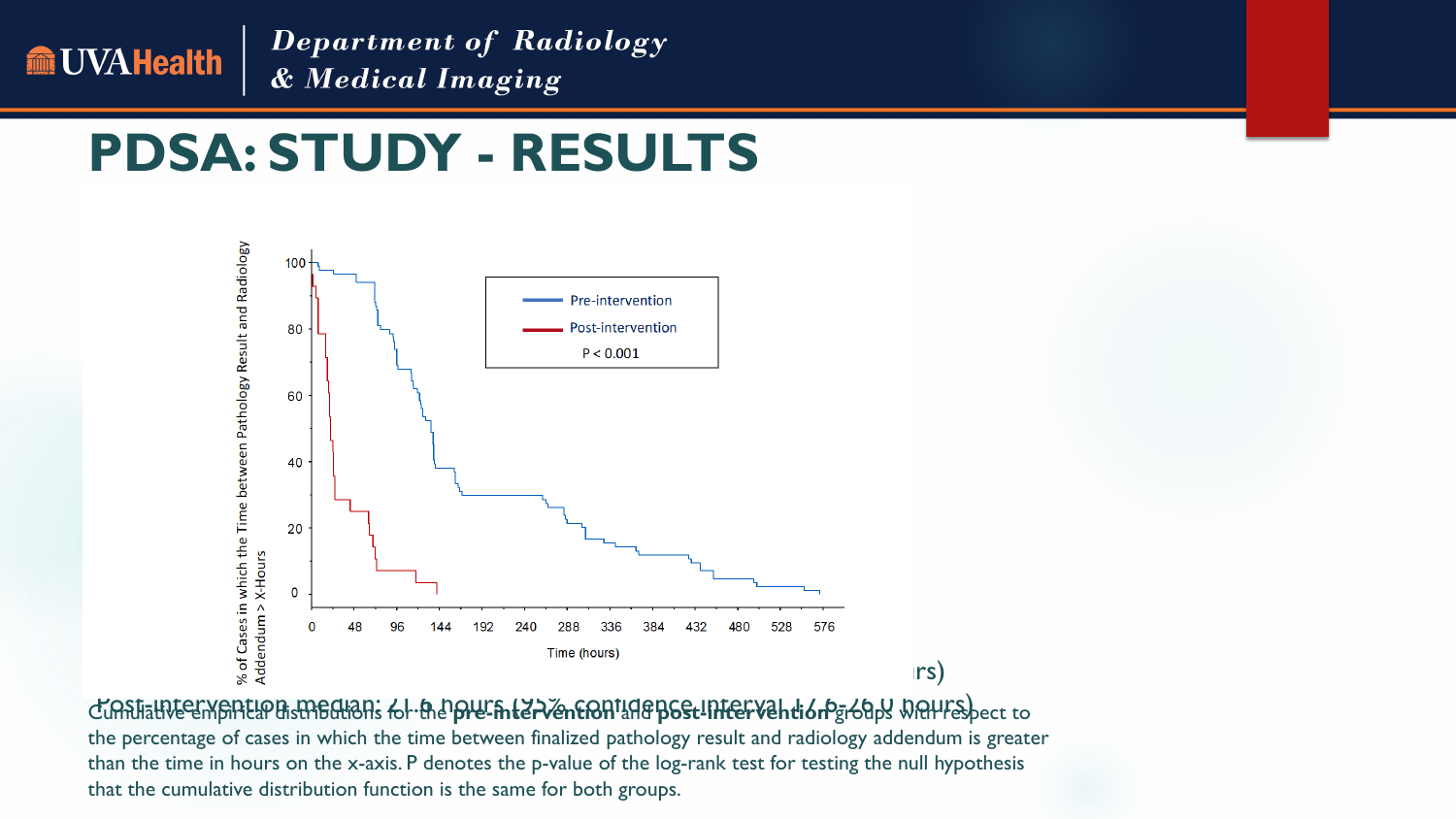

### **PDSA**

- Topic- improve turn-around time (TAT) from<br>pathology report to result communication to<br>patient pathology report to result communication to patient
- **Root cause analysis** identified the major cause of delay to be **the lack of instant electronic notification** for the radiologists once a pathology report became available.
- Activating an **automatic notification in the EMR "in-basket"** of the radiologists involved in the procedure once the pathology report was finalized.
- **Measurement: TAT (time between finalized)** pathology report and radiology addendum)
- Desired measurement target and goal: <24 hours
- Predicted measurement result: 24-48 hours

**Our project met performance goal and was** adopted to improve practice



**DO**

- Time of **finalized pathology report** and **radiology report addendum** were collected from the EMR.
- Number of data points collected: 28 patients who had undergone breast biopsy at the UVA breast care center by the three selected attending radiologists between 1/3/20-1/31/20
- Baseline measurement value calculated: 21.6 hours (95% confidence interval 17.6-26.0 hours)

- **The post-intervention median TAT was** significantly less than the predicted result of 24-48 hours.
- The post-intervention median TAT was less than the desired target goal of <24 hours.
- The baseline results met our target goal.